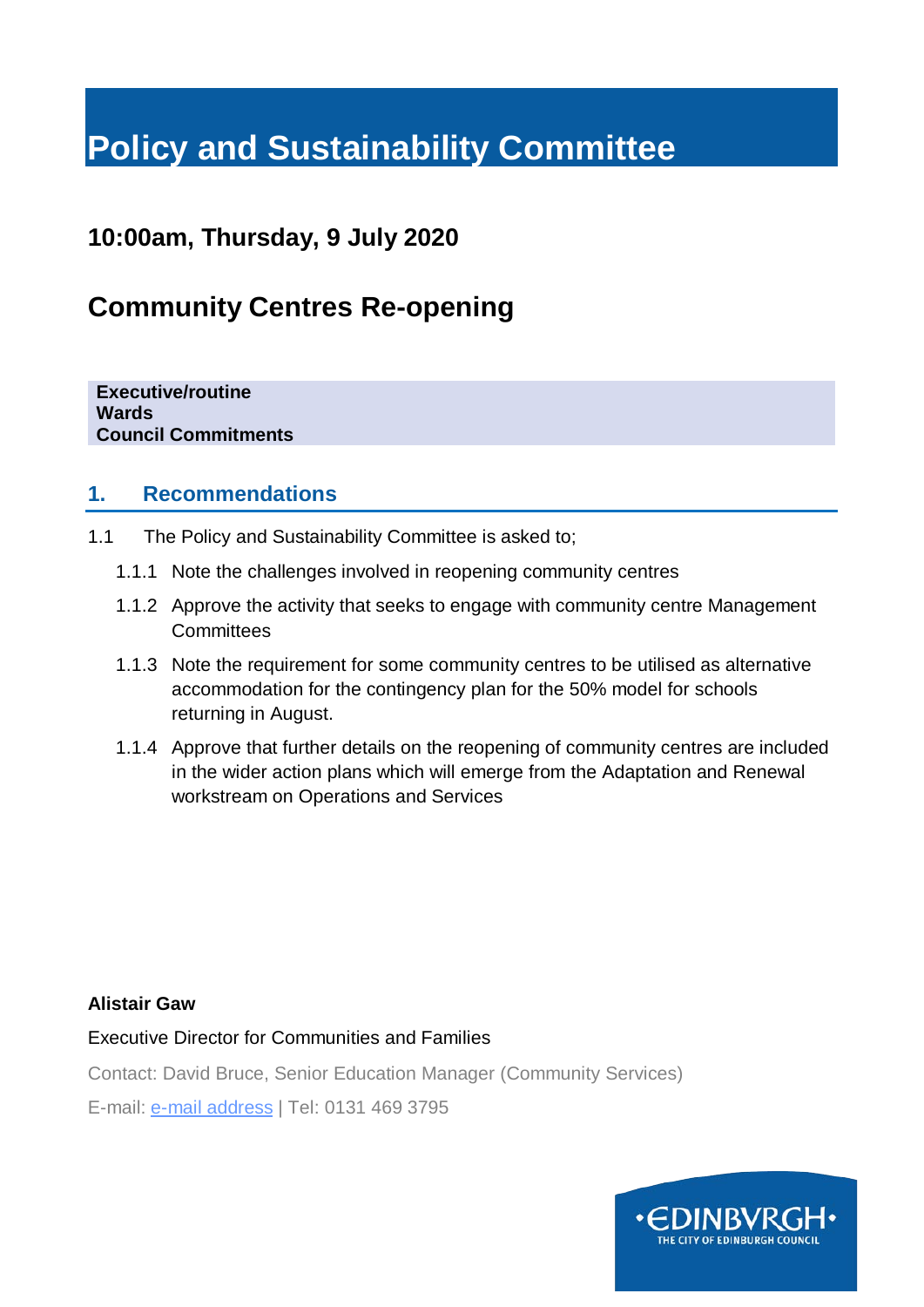**Report**

# **Community Centres reopening**

### **2. Executive Summary**

- 2.1 The report outlines some of the significant resource challenges to be considered in reopening community centres, in the context of competing pressures to reopen (and maintain the opening) of other buildings such as schools.
- 2.2 It proposes next steps: Council officers to engage with management committees to explore the developing assurance framework, including Health and Safety risk management and identify likely levels of financial and other resourcing (such as facilities management) required, to reopen and maintain the opening of centres.
- 2.3 That further details on the reopening of community centres are included in the wider action plans which will emerge from the Adaptation and Renewal workstream on Operations and Services

#### **3. Background**

 The Council has 30 community centres offering a wide range of community learning and leisure opportunities which are highly valued by individuals and community groups across the city. 3.1

The buildings are leased by the Council to volunteer management committees who manage the facility. The Council retains some financial commitment to maintain these facilities and has a responsibility to provide facilities management services. There is a relationship between management committees and Lifelong Learning Service Officers who provide additional programming and support; some centres have dedicated Business Support.

3.2 In response to the Covid - 19 pandemic, the Council took the decision to close all community centres from 19th March 2020. This decision was taken after careful consideration and was influenced by factors such as public heath advice, the Council's responsibility for safe use of the premises, the requirement for facilities management support which had to be prioritised for other essential services such as Key Worker Childcare Hubs and Critical Resilience Centres. A further consideration was that any visual sign of the building being open could heighten the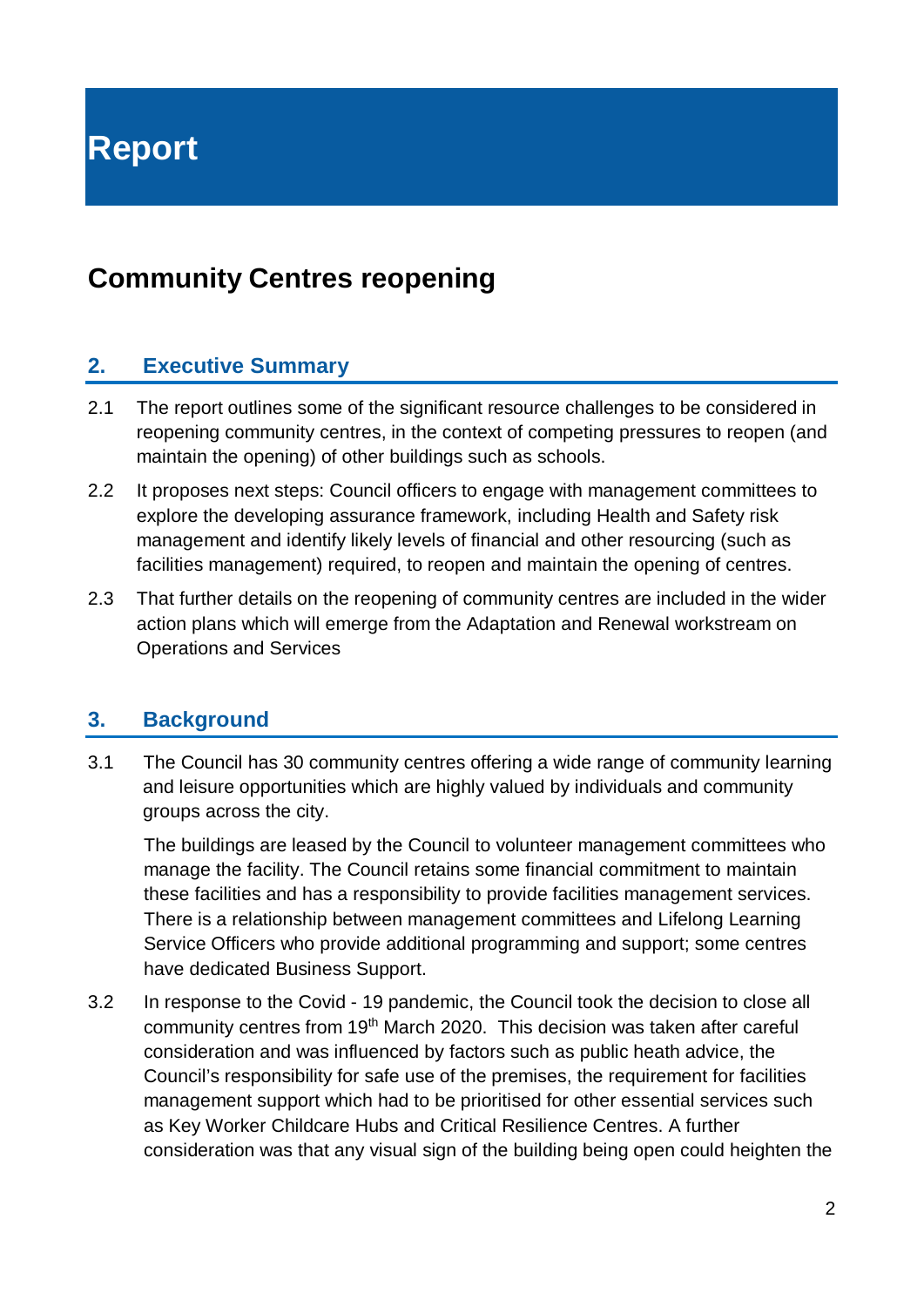risk to the public in their visiting the centre, at a time when the public message was and still is 'stay home, protect the NHS and save lives'.

- 3.3 Since that decision there have been some requests to reopen which have been considered at Council Leadership Team. The factors taken into consideration in not approving these requests include: fulfilment of health and safety processes and procedures would require input from facilities management which remains fully committed to supporting schools and other critical buildings; the Council and voluntary sector were already mobilised around the distribution of food and alternative sites were available; the Council would have to accept full responsibility for the use of any community centre, requiring officer deployment which is not compliant with key worker guidance and working from home for non-essential staff.
- 3.4 A previous community centres report on March 2020 to [Finance and Resources](https://democracy.edinburgh.gov.uk/ieListDocuments.aspx?CId=140&MId=349&Ver=4) Committee highlighted that 'the current condition of community centres represents an increasing health and safety risk to the Council, as their condition will continue to degrade given the previous low levels of capital investment'.

# **4. Main report**

- 4.1 Although not specifically named in the Scottish Government *Scotland's [Route](https://www.gov.scot/publications/coronavirus-covid-19-framework-decision-making-scotlands-route-map-through-out-crisis/) Map through and out of the crisis,* the reopening of community centres is generally assumed to be possible as part of Phase 3.
- 4.2 The reopening of any Council buildings and their continued, ongoing safe use will require a significant level of support from facilities management and some investment in safety equipment. The Council has prioritised the reopening of schools and to that end facilities management resources are concentrated on pre-opening preparation and ongoing schools support after opening.
- 4.3 Communities and Families is working with facilities management to plan for the 50% contingency arrangement for schools should that need arise. This model would see in school class teaching for 50% of the pupil timetable, complemented by home learning and an element of class teaching delivered in other Council buildings. The 50% model requires the use of 47 other CEC buildings which include libraries and community centres.
- 4.4 Although the Council expects to have clarity towards the end of July from the Scottish Government, on the need for the 50% contingency, it must be borne in mind that such contingency measures could arise after the schools return in August, as part of public health measures, should there be a sudden increase in virus transmission.
- 4.5 Prior to the Covid-19 pandemic, Council Officers had been working alongside management committees to develop an Assurance Framework (based on that adopted by Schools) to assist in the management of risk including health and safety, using Council documentation/ templates/ Risk Assessments. This work builds on the Community Centre Handbook (July 2018) which was developed to support all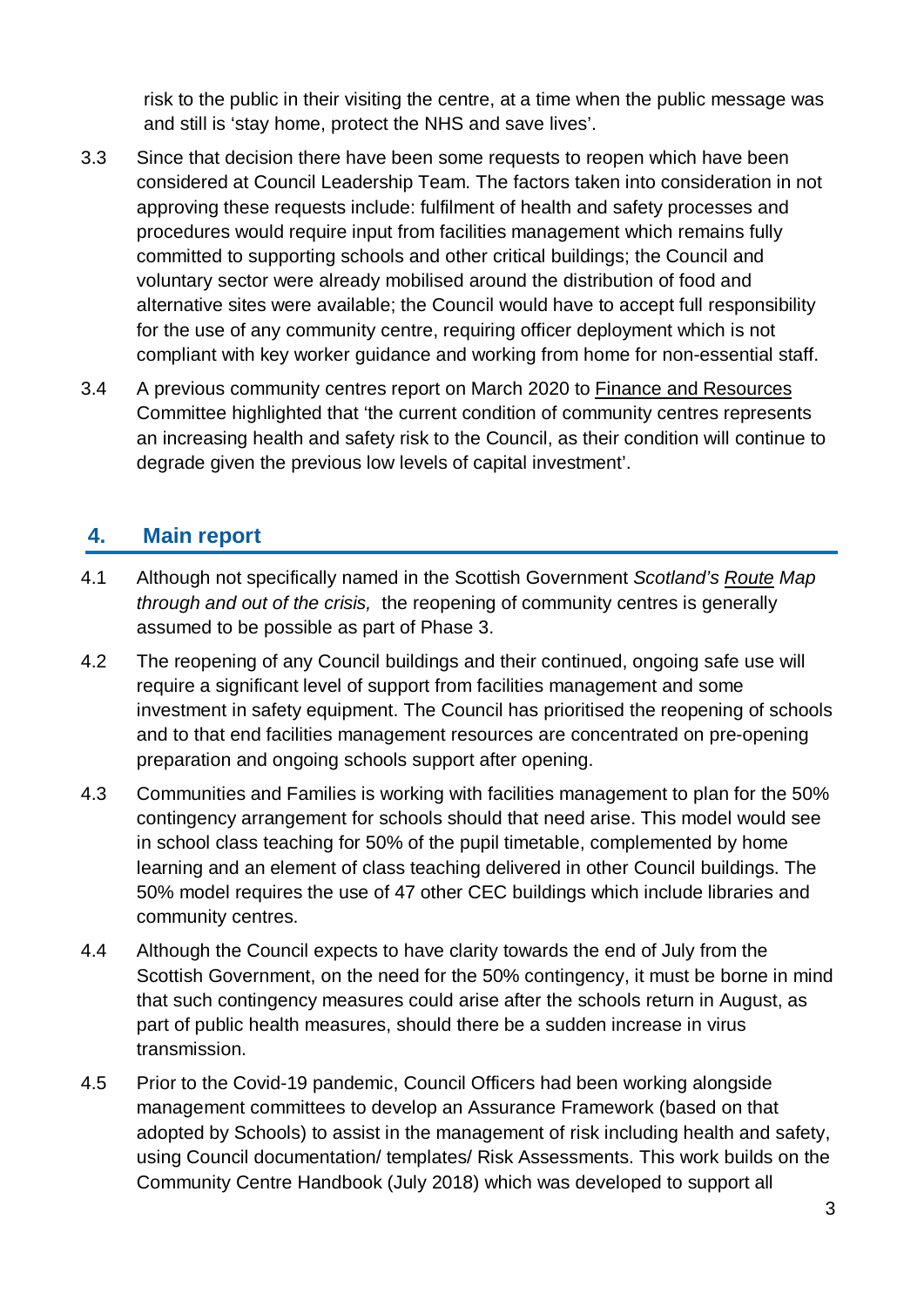building users to manage and control risk, in the complex operational context of community centres having many different user groups including volunteers, members of the public and Council staff.

- 4.6 Officers could now resume these discussions with management committees, in light of the newly developed Covid-19 risk management processes for other council buildings, in order to explore what measures and resources need to be in place to ensure safe use of the centres. There will be an expectation that Council officers e.g. Communities and Families staff will be required to dedicate time to work with Community Centre Management Committees. Management Committee will need information and support to properly plan for reopening and safe access to volunteers, staff and members of the public in the context of the [Covid 19 Guidance](https://www.hps.scot.nhs.uk/web-resources-container/covid-19-guidance-for-non-healthcare-settings/)  [for non-healthcare settings. L](https://www.hps.scot.nhs.uk/web-resources-container/covid-19-guidance-for-non-healthcare-settings/)ifelong Learning Service Officers are currently heavily committed to staffing the critical workers support hubs and do not have the capacity to support Community Centre Management Committees. The opportunity to do that work would only arise after the summer
- 4.7 Community Centres reopening will be considered alongside a range of other priorities within the Adaptation and Renewal workstream under Operations and Services and all work to support the reopening of centres would be located within that programme.

## **5. Next Steps**

- 5.1 Council Officers to resume Assurance Framework discussion with management committees to consider what resources would be required and possible next steps to reopen centres.
- 5.2 That further details on the reopening of community centres are included in the wider action plans which will emerge from the Adaptation and Renewal workstream on Operations and Services

## **6. Financial impact**

- 6.1 Currently the Council is facing a challenge in terms of prioritising FM resources to support the reopening of schools and has a working assumption that there a lack of resource and there will be a need to move resources from other CEC buildings e.g. Community Centres and Libraries to support schools. To accommodate any reopening of Community Centre will result in an additional budget pressure
- 6.2 If budget could be identified for additional FM staff to support reopening of Community centres and other buildings there is concern about the recruitment and availability of people as a significant challenge already exists resulting in an estimated shortfall of 200 in the required workforce for schools to reopen